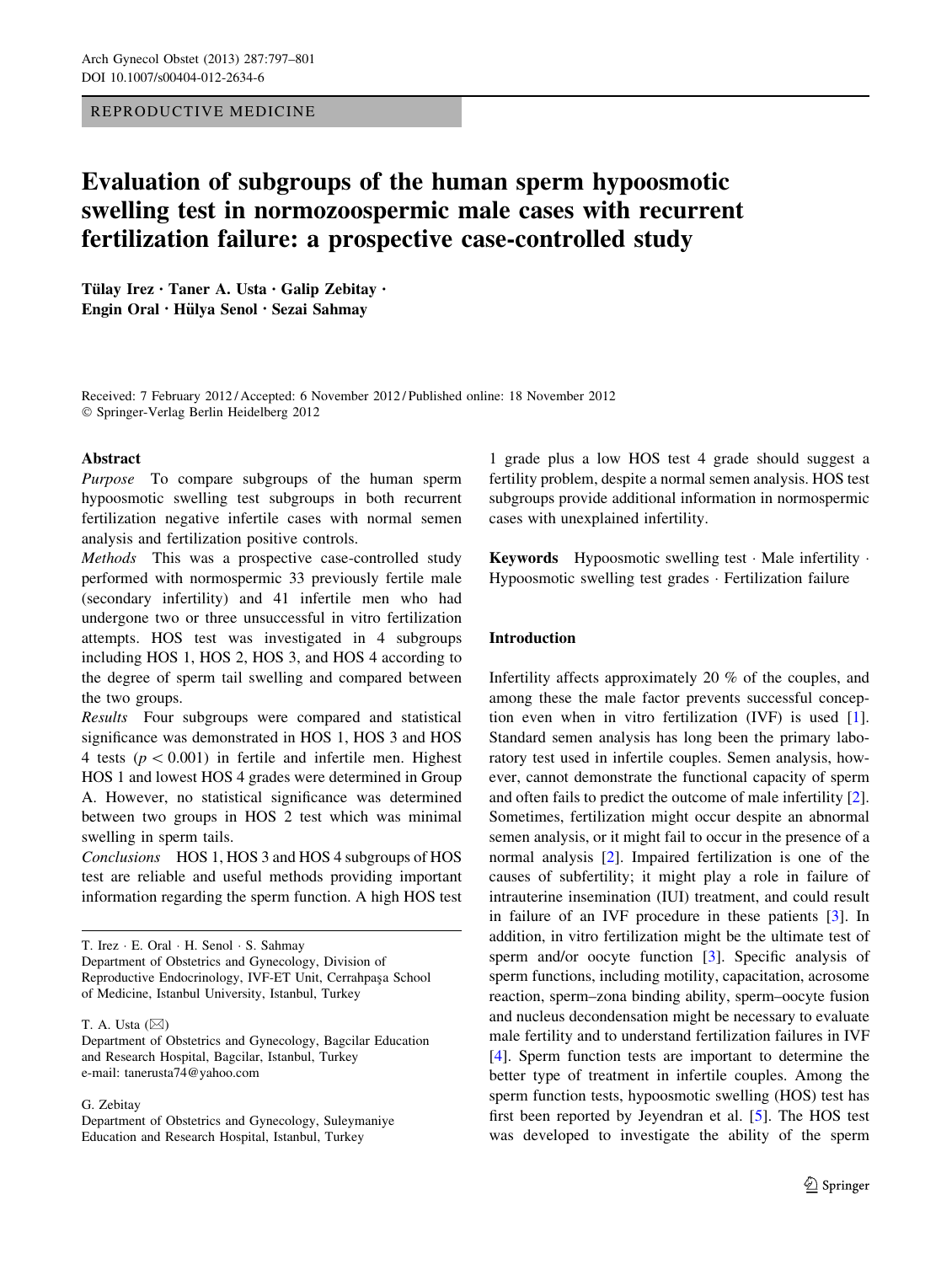membrane to transport fluids. During the test, sperms are incubated in a hypoosmolar medium and those sperm with a functional membrane undergo swelling of the cytoplasmic space and the sperm tail fibers curl. These changes are visualized easily under light microscopy. Those sperm with damaged or chemically inactive plasma membranes will not have cytoplasmic swelling and their tails will remain uncurled. On the other hand, total fertilization failure (TFF) is observed in 5–20 % of couples undergoing IVF with normal sperm count, with a substantial recurrence rate of 30–67 % [[6–9\]](#page-3-0). In this study, we investigated hypoosmotic swelling test subgroups, including HOS 1, HOS 2, HOS 3, HOS 4 in normospermic male subjects with fertilization failure.

# Materials and methods

# Participants

The study was performed in the In Vitro Fertilization Practice and Research Center of Istanbul University Cerrahpasa School of Medicine. Patients who admitted to In Vitro Fertilization Practice and Research Center were recruited in the study consecutively. The 41 infertile men, who had undergone two or three unsuccessful IVF attempts with total fertilization failure were enrolled in Group A. Couples had no children in Group A. 33 normozoospermic men, who already had at least one child (proven fathers) were enrolled in Group B as controls (secondary infertility). None of the couples had any obvious causes of infertility according to physical examination and routine diagnostic investigations. All of these couples in groups A and B had been unable to conceive for at least 12 months. Semen samples were collected by masturbation in IVF Practice and Research Center. The semen analysis was performed after at least 3 days of sexual abstinence by the methods described in the laboratory manual of the World Health Organization [\[10](#page-3-0)]. All semen analyses, including measurement of the ejaculation volume were performed manually within 1 h of collection of the sample. All samples met the following standards:  $>20 \times 10^6$  spermatozoa/ml semen,  $>50 \%$  spermatozoa with progressive motility and  $>14$  % morphologically normal forms according to Kruger strict criteria. The protocol and potential risks and benefits of the study were explained to participants before they provided written informed consent. The study was performed in accordance with the Declaration of Helsinki. Institutional ethics committee approval was obtained, all subjects were informed of the study and a written informed consent was obtained from each subject prior to the performance of any study procedures.

The hypoosmotic swelling test technique

Semen were placed in a culture dish containing a hypoosmotic solution (fructose 150 mOsm, Na citrate 150 mOsm) and incubated at  $37^{\circ}$ C for approximately 30 min. The hypoosmotic swelling test was performed using an Olympus phase-contrast microscope (Olympus Optical CO., Japan). The results of hypoosmotic swelling test were subdivided into four subgroups (HOS 1, HOS 2, HOS 3, HOS 4) according to the different shapes of hypoosmotically affected spermatozoa tails (Fig. 1) [\[11](#page-4-0), [12](#page-4-0)]. HOS 1 indicated that there is no change, HOS 2 indicated minimal swelling in spermatozoa tail, HOS 3 indicated moderate swelling in spermatozoa tail, and HOS 4 indicated appearent swelling in spermatozoa tail. The percentage of spermatozoa that showed typical tail abnormalities indicative of swelling (HOS 1, 2, 3, and 4) was calculated.

#### In vitro fertilization procedures

Multiple follicular stimulation, cycle monitoring, and oocyte retrieval were performed using standard protocols. Ovulation was stimulated in all women using a long GnRH agonist protocol with 1 mg SC leuprolide acetate (LA; Lucrin; Abbott Pharmaceuticals, Turkey) starting in the mid-luteal phase until day 3 of the subsequent cycle. Estradiol (E2) measurements were performed. If serum E2 was  $\langle 45 \text{ pg/ml}}$  (150 pmol/L) on day 3, the LA dose was cut in half and human menopausal gonadotrophin (HMG) (Menogon, Ferring pharmaceuticals, Saint-Prex, Switzerland) was started. Human chorionic gonadotropin (hCG; 10,000 IU IM, Pregnyl, Organon, The Netherlands) was administered when more than two follicles of  $>18$  mm diameter were observed. Oocyte retrieval was performed by ultrasound-guided transvaginal aspiration under general anesthesia 36 h after administration of hCG (Siemens Medical Solutions, Germany, 5 MHz vaginal probe). Each



Fig. 1 Hypoosmotic swelling test was divided into four subgroups (HOS 1, 2, 3, 4) according to the different shapes of hypoosmotically affected spermatozoa tails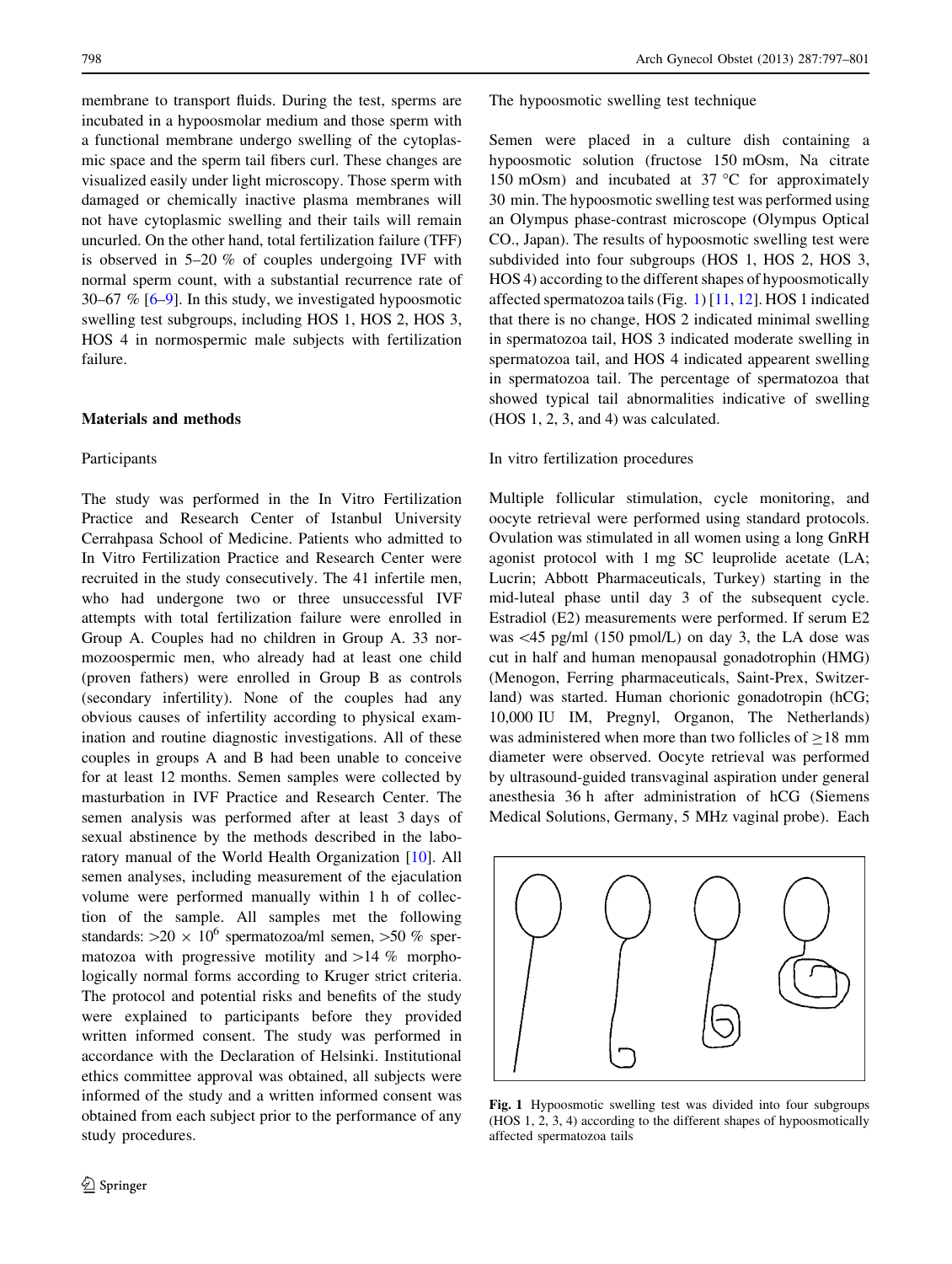oocyte was inseminated in 1 ml of human tubal fluid (HTF) Irvine medium (Santa Ana, CA, USA) with  $2 \times 10^6$ spermatozoa prepared by instructions 24 h after insemination; oocytes with two pronuclei were considered fertilized and were then cultured further with fresh HTF medium with 10 % human serum for cleavage and 30 % human serum for transfer.

#### Statistical analysis

Statistical Package for Social Sciences version 13.0 for windows (SPSS, Chicago, IL, USA) was used to perform statistical analyses. Non-parametric analyses were performed with Kruskal–Wallis and  $\chi^2$  tests, variance analyses were performed with analysis of variance. For all statistical analyses, a  $p < 0.05$  was considered statistically significant.

# **Results**

Mean age of female participants was  $34.2 \pm 2.1$  in Group A, and  $33.4 \pm 3.6$  in Group B, and there were no statistically significant differences in terms of mean female age between the two groups ( $p > 0.05$ ). Infertility duration was  $4.1 \pm 2.3$  years in Group A,  $3.1 \pm 1.5$  years in Group B, respectively. Level of follicle stimulating hormone (FSH) was  $7.9 \pm 4.6$  in Group A and  $6.4 \pm 3.1$  in Group B at day 3 of the cycle. There were no statistically significant differences in terms of the FSH level determined before the stimulation, and also between the numbers of antral follicles observed in transvaginal sonographic examination before stimulation (Table 1). The results of HOS 1, 3, and 4 tests were statistically significantly different between groups A and B (Table 2). There were no statistically significant differences between groups A and B in HOS 2. Correlation of HOS test grades between groups A and B are shown in Table 2. HOS 1 grade sperm pattern suggestive of bad-functioning sperm was  $80.13 \pm 18.11$  in Group A who had undergone two or three unsuccessful IVF attempts because of total fertilization failure, and consequently it was the highest HOS 1 pattern among the groups. However, lowest HOS 4 pattern suggestive of well-functioning sperm was also determined in the same group with a grade of  $0.65 \pm 2.66$ . A marked reduction was observed in the amount of well-functioning sperms in Group A in HOS test subgroups decreasing from 1 to 4. A sharp decrease from  $80.13 \pm 18.11$  to  $0.65 \pm 2.66$  was noted in Group A, whereas a mild decrease from  $34.85 \pm 18.25$  to  $17.95 \pm 11.3$  was noted in Group B. HOS 4 pattern was statistically significantly different between groups A and B with grades of  $0.65 \pm 2.66$  and  $17.95 \pm 11.3$ , respectively (Table 2).

Table 1 Age of female participants, body mass index and other features

|                                                  | Group A<br>$(n = 41)$ | Group B<br>$(n = 33)$                    | $\boldsymbol{p}$ |
|--------------------------------------------------|-----------------------|------------------------------------------|------------------|
| Age of female participants                       |                       | $34.2 \pm 2.1$ $33.4 \pm 3.6$ $p > 0.05$ |                  |
| Infertility duration (year)                      |                       | $4.1 \pm 2.3$ $3.1 \pm 1.5$ $p > 0.05$   |                  |
| Body mass index $(kg/m2)$                        | $24.4 \pm 2.9$        | $25.1 \pm 3.3$ $p > 0.05$                |                  |
| Serum FSH level (IU/ml)                          |                       | $7.9 \pm 4.6$ $6.4 \pm 3.1$ $p > 0.05$   |                  |
| Number of antral follicles<br>before stimulation |                       | $9.6 \pm 3.1$ $9.8 \pm 2.8$ $p > 0.05$   |                  |

Values are given as mean  $\pm$  SD

Table 2 Correlation of HOS grades in fertilization  $(+)$  and  $(-)$ groups

| HOS test<br>subgroups       | Group A<br>fertilization $(-)$<br>$(n = 41)$ | Group B<br>fertilization $(+)$<br>$(n = 33)$ |         |
|-----------------------------|----------------------------------------------|----------------------------------------------|---------|
|                             | $80.13 \pm 18.11$                            | $34.85 \pm 18.25$                            | < 0.001 |
| $\mathcal{D}_{\mathcal{L}}$ | $25.12 \pm 19.65$                            | $27.17 \pm 11.73$                            | >0.05   |
| 3                           | $5.20 \pm 5.15$                              | $18.17 \pm 12.56$                            | < 0.001 |
| $\overline{4}$              | $0.65 \pm 2.66$                              | $17.95 \pm 11.3$                             | < 0.001 |

Values are given as mean  $\pm$  SD

#### Discussion

The outcome of IVF might be considered as the ultimate test of sperm fertilizing ability. A patient is considered fertile if at least one oocyte is fertilized with spermatozoa in vitro. The HOS test provides information on the capacity of spermatozoa to pump water into cell indicating that the membrane of mid-piece and tail is functionally intact and active [[6\]](#page-3-0). The hypoosmotic swelling test is a functional test of sperm membrane integrity. An intact membrane allows the hypoosmotic solution to be taken up into the sperm followed by the typical tail swelling. Although the HOS test is inexpensive, easy to perform, and contrary to other semen parameters is stable over time once subnormality has been determined; it is rarely performed by most clinicians [[2\]](#page-3-0).

The test has originally been modified for use in the investigation of infertility by Jeyendran et al. [[5\]](#page-3-0), and a score of  $<60$  % sperm with hypoosmotic swelling is usually regarded as suboptimal. Authors have suggested that this test evaluates the functional integrity of the sperm membrane and the in vitro fertilizing ability of spermatozoa. Authors have also suggested that this test might be used in addition to the standardized semen analysis [\[5](#page-3-0)]. Mordel et al. [[12\]](#page-4-0) have been the first to divide hypoosmotically affected sperms into four subgroups according to the different shapes of spermatozoa tails. They have found the best correlation between HOS test 3 and the different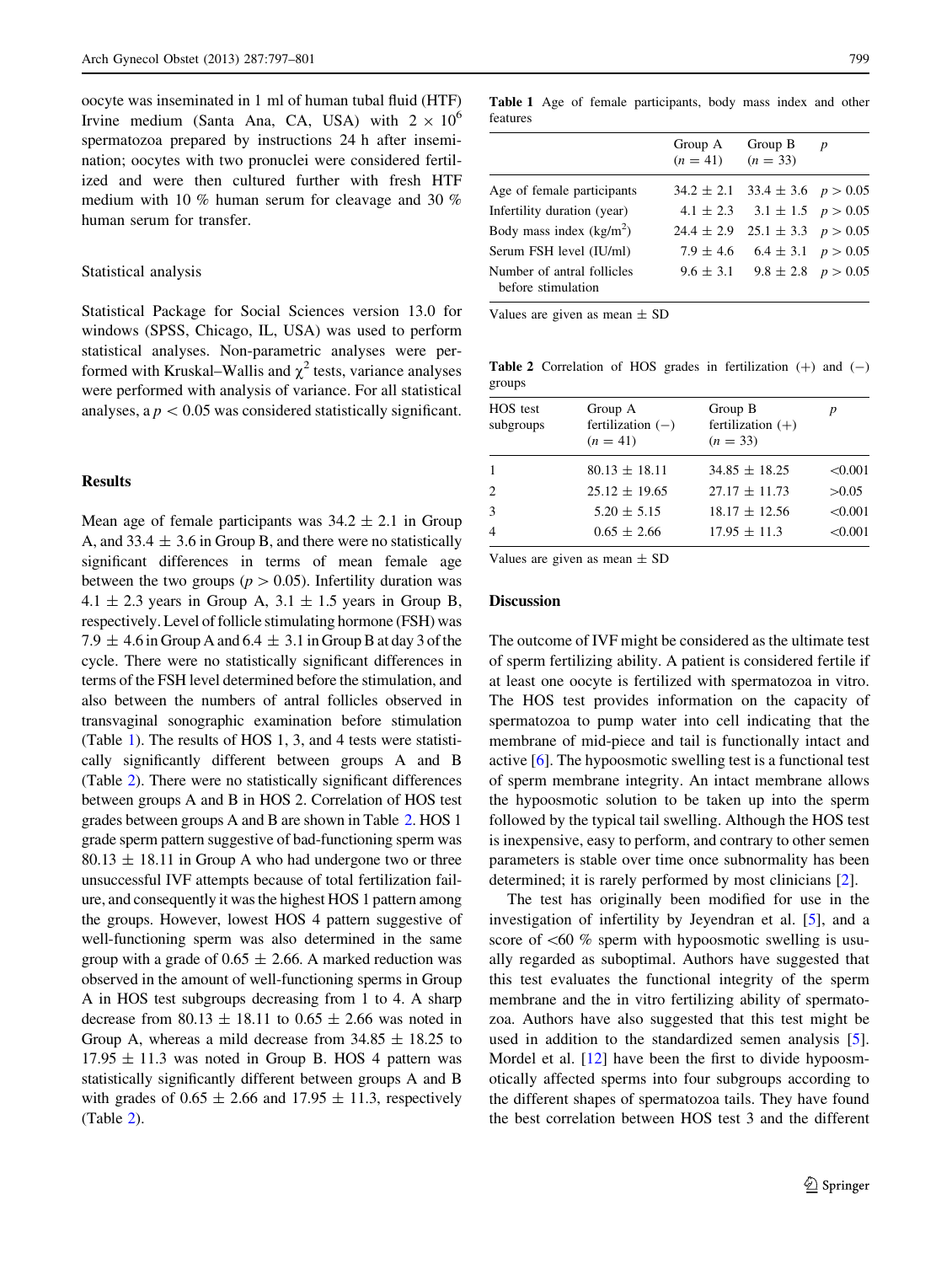<span id="page-3-0"></span>sperm parameters including motility, total motile sperm fraction, concentration and SPA [\[12](#page-4-0)]. In this presenting study we found a significant correlation between HOS grades 1, 3, 4 and fertilization rates; however, there was no superiority of any one of these grades. HOS 1 grade sperm pattern which indicates bad-functioning sperm was highest and also HOS 4 pattern which indicates well-functioning sperm was lowest in subjects in Group A who had undergone two or three unsuccessful IVF attempts because of total fertilization failure. A marked reduction was observed from HOS 1 to 4 in Group A from  $80.13 \pm 18.11$  to  $0.65 \pm 2.66$ . However, no significant changes were observed in HOS 2 in Group A, possibly due to the small sample size of this study. Further studies with larger sample sizes should be performed to elucidate the role of HOS 2 test. On the other hand, no significant reductions were seen in HOS tests in Group B.

Chan et al. [7, 8] have attempted to improve the prediction of human sperm fertility by a modification of the HOS test using seven different patterns of sperm tail swelling. They have used a multivariate stepwise discriminate analysis and obtained significant results regarding three of seven sperm tail swelling patterns [8, 9]. Authors have thus concluded that differential evaluation of hypoosmotic tail swelling might be useful for the prediction of human sperm fertility. However, authors have not found any statistically significant correlations between HOS test grades 1 and 4. These results might be related with sperm morphological parameters. Previous studies have demonstrated that the HOS test is able to predict pregnancy rate and outcome in couples undergoing in vitro fertilization and IUI procedures [2, [13](#page-4-0), [14](#page-4-0)].

In this study we tested only normospermic cases with unexplained infertility. Group B was included in the study as the control group since they previously had children, but failed to conceive for 12 months of unprotected intercourse despite a normal spermiogram (secondary infertile). In addition, we encountered highest HOS test 1 pattern suggestive of bad-functioning sperm and lowest HOS 4 pattern suggestive of well-functioning sperm in Group A which previously had total fertilization failure (TFF). A marked reduction was observed in the amount of well-functioning sperms in Group A in HOS test subgroups decreasing from 1 to 4. A sharp decrease from  $80.13 \pm 18.11$  to  $0.65 \pm 2.66$  was observed in this group. Fertilization failure in Group A might be associated with poor sperm HOS test grades and especially HOS test 1 grade. No marked reduction was observed in Group B.

The HOS test might be considered an easy, inexpensive, and reliable test for predicting male fertility potential and for identifying among subfertile men those who have a greater possibility of conceiving with timed intercourse following ovulation induction.

The small sample size was one of the limitations encountered in this study. In addition, investigators evaluating the HOS tests were unblinded to patient groups. Further studies with double-blinded design might provide more objective results. Various techniques have been proposed and used to differentiate between non-viable and viable, but immotile spermatozoa for use in intracytoplasmic sperm injection (ICSI) to maximize the chances of pregnancy [[15\]](#page-4-0). Staining tests lead to cell death and stained spermatozoa cannot therefore be used in this differentiation; however, better methods have been described and used such as the HOS test. The HOS test is the only choice for performing ICSI with nearly or completely non-motile sperm samples, and occasionally in cryopreserved sperm [[16\]](#page-4-0).

In conclusion, HOS test subgroups might provide additional beneficial information in normospermic sperm samples. A high HOS test 1 grade plus a low HOS test 4 grade or a sharp decrease from HOS 1 to HOS 4 should suggest a fertility problem even in the presence of a normal semen analysis.

Conflict of interest We declare that we have no conflict of interest.

### References

- 1. Rowe PH, Comhaire FH, Hargreave TB, Mellows HJ (1993) WHO manual for the standardized investigation and diagnosis of the infertile couple. Cambridge University Press, Cambridge
- 2. Tartagni M, Schonauer MM, Cicinelli E et al (2002) Usefulness of the hypo-osmotic swelling test in predicting pregnancy rate and outcome in couples undergoing intrauterine insemination. J Androl 23:498–502
- 3. Tanahatoe SJ, McDonnell J, Goverde AJ, Hompes PG, Lambalk CB (2009) Total fertilization failure and idiopathic subfertility. Reprod Biol Endocrinol 12:3
- 4. Buch JP (1993) Advanced sperm function testing. Curr Opin Urol 3:503–508
- 5. Jeyendran RS, Van der Ven HH, Perez-Pelaez M, Crabo BG, Zaneveld LJ (1984) Development of an assay to asses the functional integrity of the human sperm membrane and its relationship to other semen characteristics. J Reprod Fertil 70:219–228
- 6. Majumdar K, Rajagopalan G, Bupathy A (2001) A study of the hypo-osmotic swelling test of spermatozoa in both fertile and infertile male subjects and its relationship with the standard spermiogram. Indian J Urol 17:156–158
- 7. Chan SY, Wang C, Chan ST, Ho PC (1990) Differential evaluation of human sperm hypoosmotic swelling test and its relationship with the outcome of in vitro fertilization of human oocytes. Hum Reprod 5:84–88
- 8. Chan SY, Craft IL, Chan YM, Leong MK, Leong CK (1990) The hypoosmotic swelling test and cryosurvival of human spermatozoa. Hum Reprod 5:715–718
- 9. Chan SY, Wang C, Ng M, So WW, Ho PC (1988) Multivariate discriminant analysis of the relationship between the hypoosmotic swelling test and the in vitro fertilizing capacity of human sperm. Int J Androl 11:369–378
- 10. WHO laboratory manual for the examination of human semen and sperm-cervical mucus interaction (1999). 4th ed, Cambridge University Press, Cambridge